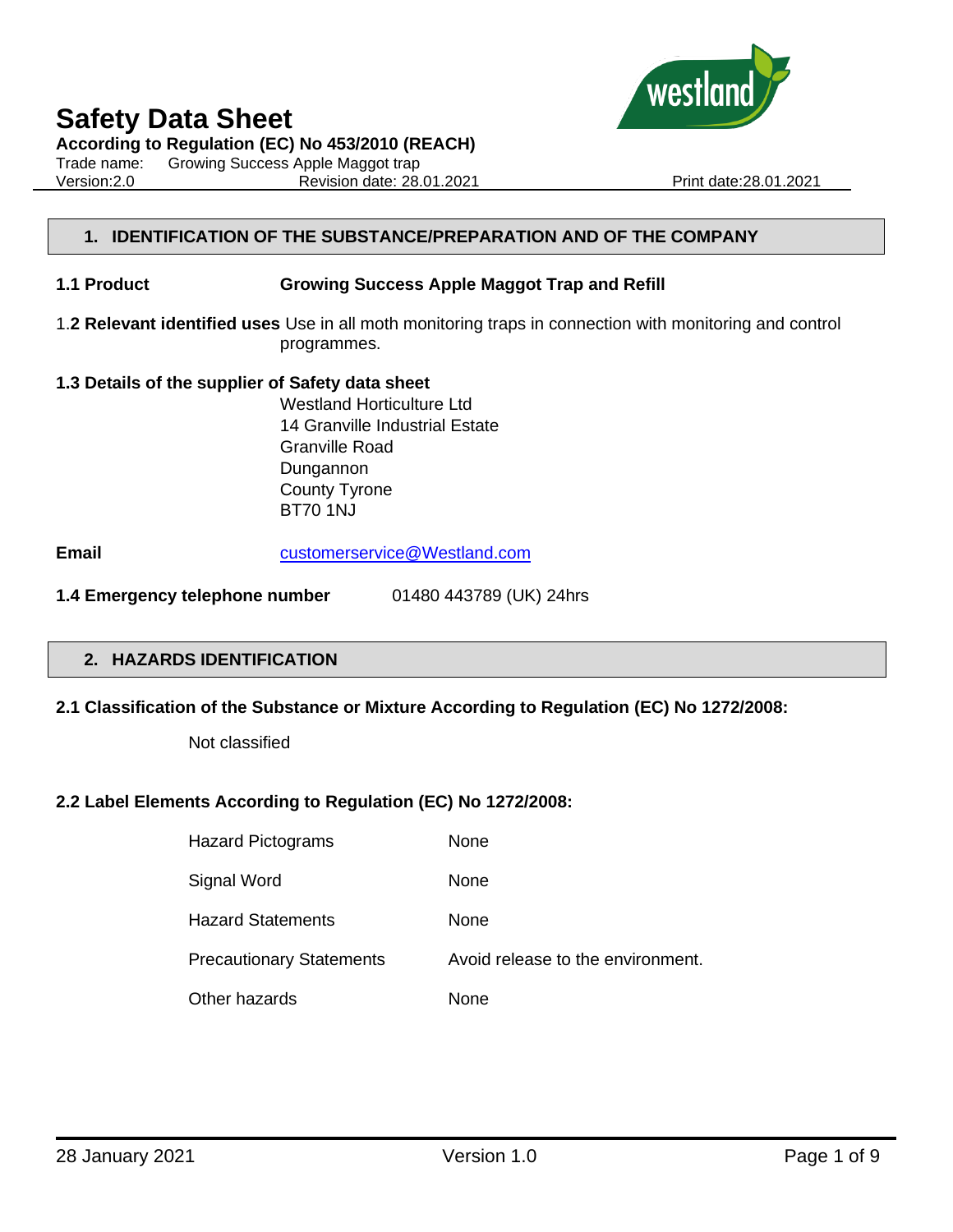

### **According to Regulation (EC) No 453/2010 (REACH)**

Trade name: Growing Success Apple Maggot trap Version:2.0 Revision date: 28.01.2021 Print date:28.01.2021

## **3. COMPOSITION/INFORMATION ON INGREDIENTS**

- **3.1 Substances** N/A
- **3.2 Mixtures**

**Description** Rubber septa dosed with the active ingredient: E8E10-12Oh

#### **Hazardous ingredients**: None

## **4. FIRST AID MEASURES**

#### **4.1 Description of first aid measures**

**General information:**Have the product container, label or Material Safety Data Sheet with you when calling a poison control center or physician, or going for treatment.

- **Inhalation:** Move person to fresh air.
	- Keep patient warm and at rest. .
- **Skin Contact:** Wash off with soap and plenty of water. Get medical advice if irritation develops
- **Eye Contact:** Rinse with plenty of water, also under the eyelids, for at least 15 minutes. Remove contact lenses and continue flushing. Get medical attention if irritation occurs.
- **Ingestion:** Rinse out mouth with water. Do not induce vomiting at least directed to do so by medical personnel.

## **4.2 Most important symptoms and effects, both acute and delayed:** none known

#### **4.3 Indication of any immediate medical attention and special treatment needed** Rubber septa could cause choking if ingested

## **5. FIRE FIGHTING MEASURES**

## **5.1 Extinguishing Media:**

Use water, carbon dioxide, dry chemical or foam extinguishers.

## **5.2 Special Hazards Arising From the Substance or Mixture:**

None known.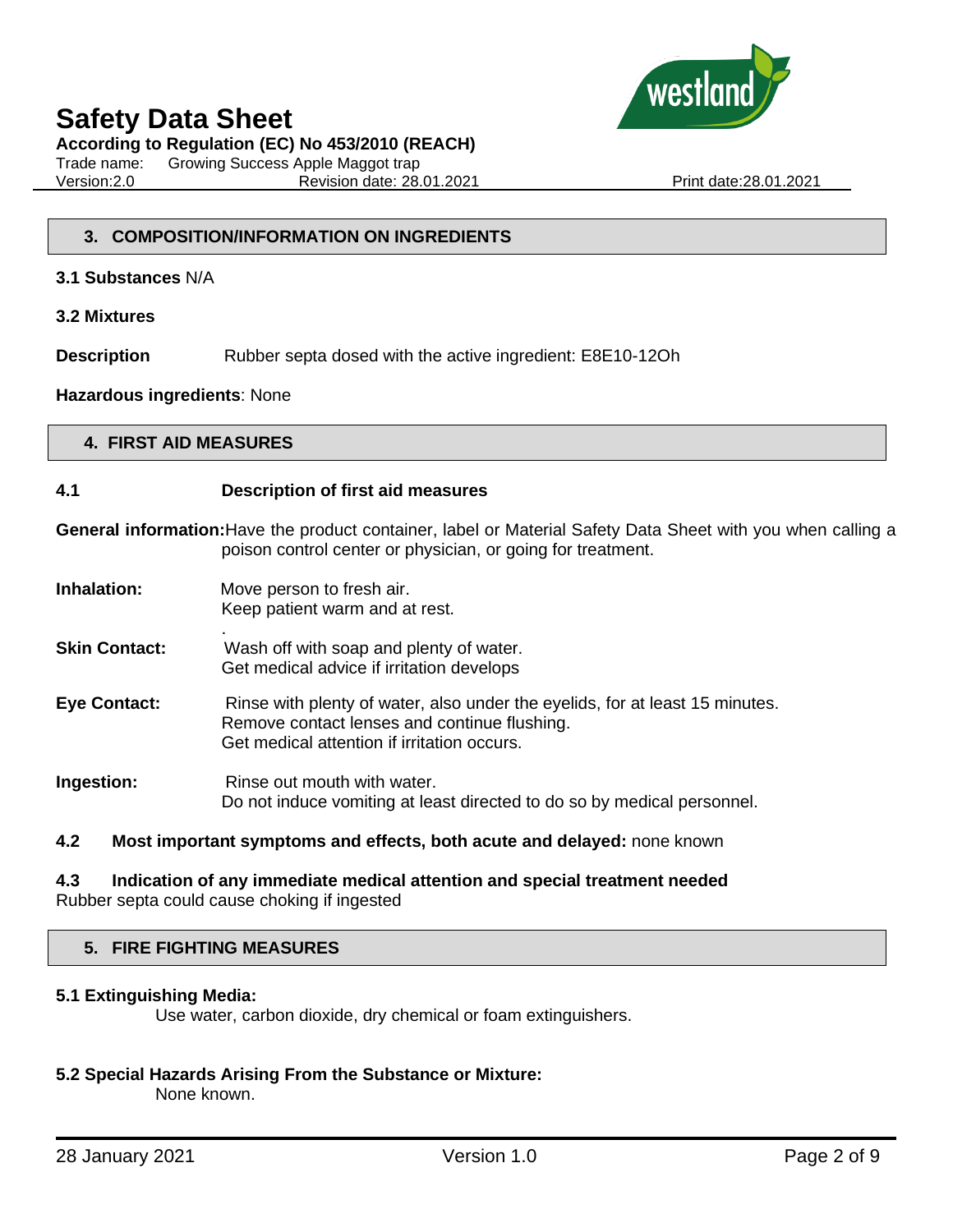### **According to Regulation (EC) No 453/2010 (REACH)**

Trade name: Growing Success Apple Maggot trap Version:2.0 Revision date: 28.01.2021 Print date:28.01.2021



Wear full protective clothing and self-contained breathing apparatus (SCBA) with a full face-piece operated in positive pressure mode.

Clothing for fire-fighters (including helmets, protective boots and gloves) conforming to European standard EN 469 will provide a basic level of protection for chemical incidents.

#### **Additional Information:**

Do not allow molten material or run-off from firefighting to enter drains or water courses as it may be harmful to the environment if released in large quantities.

If fire run-off water enters drains or water course, inform the appropriate water authorities immediately.

## **6. ACCIDENTAL RELEASE MEASURES**

#### **6.1 Personal Precautions, Protective Equipment and Emergency Procedures:**

Avoid contact with skin and eyes.

#### **6.2 Environmental Precautions:**

Avoid dispersal of spilled material and runoff and contact with soil, waterways, drains and sewers.

Inform the relevant authorities if the product has caused environmental pollution.

#### **6.3 Methods and Materials for Containment and Cleaning Up:**

For small spill, move containers from spill area. Vacuum or sweep up material and placed in a designated, labelled waste container. Dispose of via a licensed waste disposal contractor.

For large spill, move containers from spill area. Approach release from upwind. Prevent entry into sewers, water courses, basements or confined areas Vacuum or sweep material and place in a designated, labelled waste container. Dispose of via a licensed waste disposal contractor.

**Additional Advice:** If large quantities of the product contaminates water courses or drains (including via contaminated soil & vegetation), inform respective authorities.

#### **6.4 Reference to other sections:**

See Section 1 for emergency contact information. See Section 8 for information on personal protection equipment. See Section 13 for disposal information.

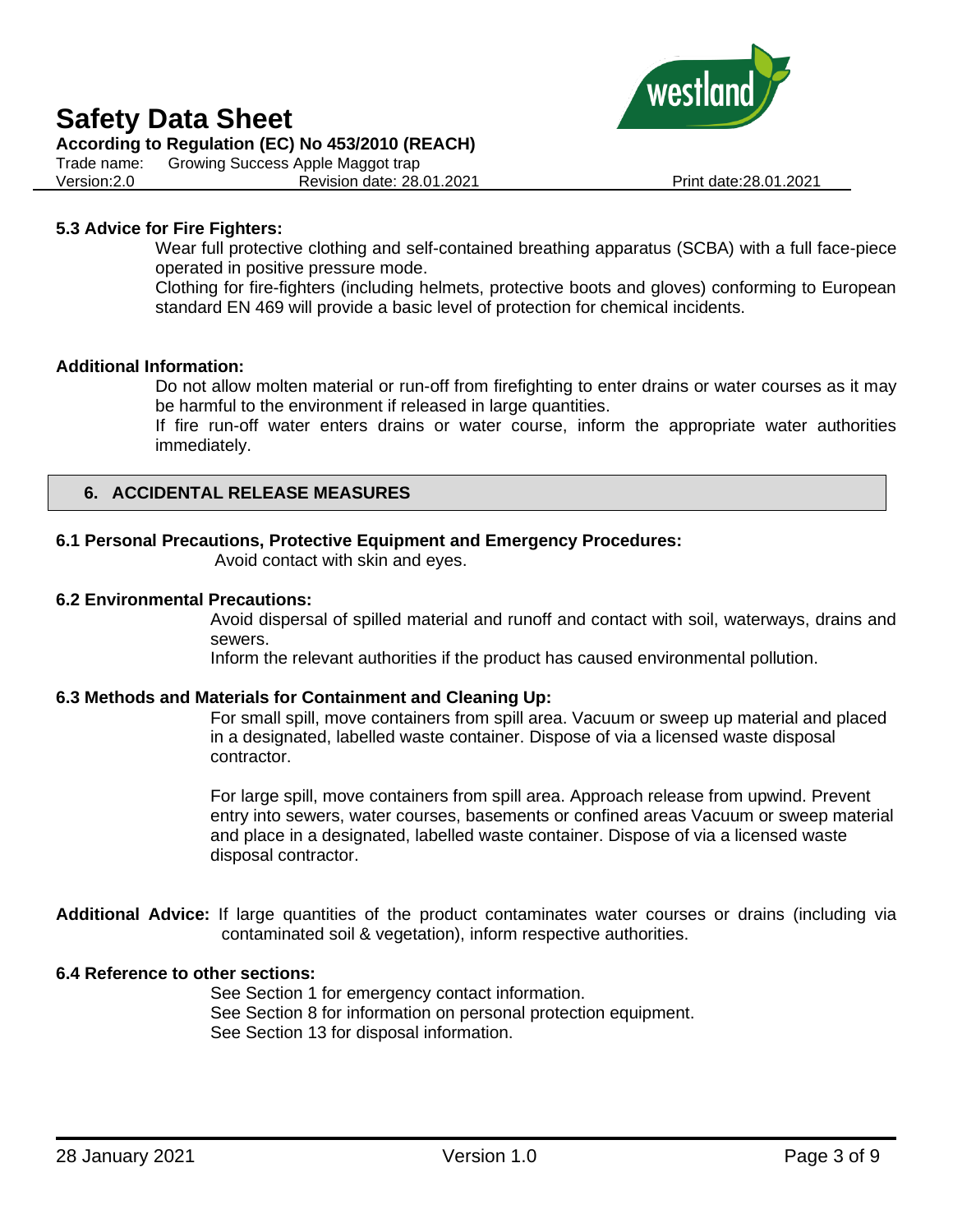

### **According to Regulation (EC) No 453/2010 (REACH)**

Trade name: Growing Success Apple Maggot trap Version:2.0 Revision date: 28.01.2021 Print date:28.01.2021

### **7. HANDLING AND STORAGE**

#### **7.1 Precautions for safe handling**

#### **Handling**:

- Avoid contact with eyes and skin.
- Do not eat, drink or smoke when using this product.
- Take off contaminated clothing and wash before reuse.
- Wash hands forearms and face and observe good hygiene practice after handling this product.
- Do not reuse container.

#### **7.2 Conditions for safe storage, including any incompatibilities**

- Store in original container protected from direct sunlight in a dry, cool and well-ventilated area, away from incompatible materials (See Section 10).
- Keep container tightly closed and sealed until ready for use.

#### **7.3 Specific End Uses**:

Use as moth monitoring traps according to the instruction on the label.

## **8. EXPOSURE CONTROLS / PERSONAL PROTECTION**

#### **8.1 Control Parameters**

#### **8.1.1 Occupational exposure limits:**

Ingredients with limit values that require monitoring at the workplace: None

#### **8.2 Exposure Controls**

**Engineering Measures:** Where prevention of exposure is not reasonably practicable, adequate control of exposure should be achieved by engineering controls rather than the provision of personal protective equipment and clothing. More specific details cannot be given without carrying out a full risk assessment for each and every use scenario.

#### **Protective Measures:**

When selecting personal protective equipment, seek appropriate professional advice.Personal protective equipment should be certified to appropriate standards.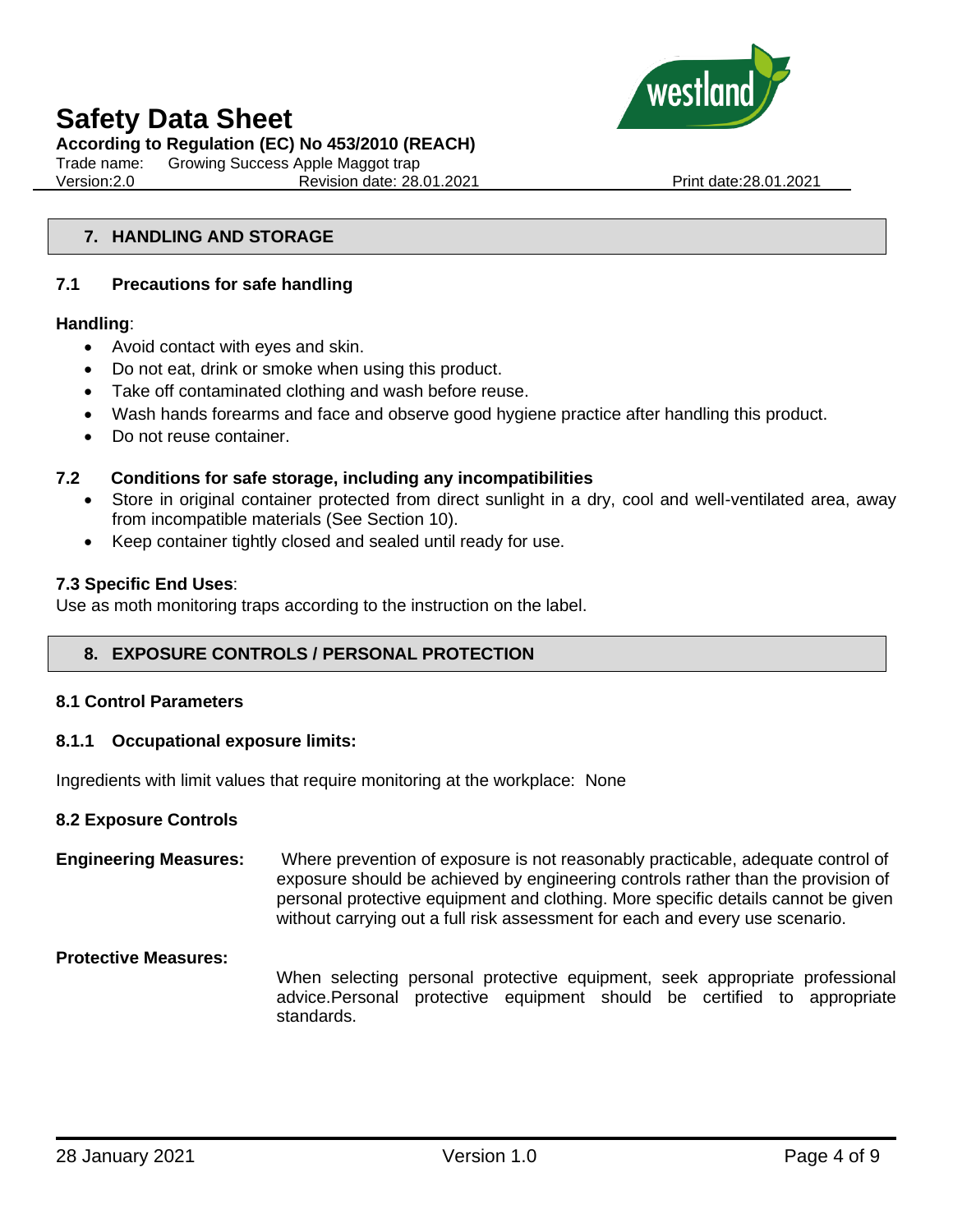

**According to Regulation (EC) No 453/2010 (REACH)**

Trade name: Growing Success Apple Maggot trap Version:2.0 Revision date: 28.01.2021 Print date:28.01.2021

- **Respiratory Protection:** Use a properly fitted, particulate filter respirator complying with an approved standard if a risk assessment indicates this is necessary. Respirator selection must be based on known or anticipated exposure levels, the hazards of the product and the safe working limits of the selected respirator.
- **Hand Protection:** Wear oil-resistant gloves when handling the product over long periods or if a risk assessment indicates this is necessary.
- **Eye Protection:** Wear eye protection when a risk assessment indicates this is necessary to avoid exposure to dust, liquid splashes, mists, gases or dusts.
- **Skin and Body Protection:** Protective work clothing should be selected based on the task being performed and the risks involved.

## **Environmental exposure controls:**

Emissions from ventilation or work process equipment should be checked to ensure they comply with the requirements of environmental protection legislation. In some cases, fume scrubbers, filters or engineering modifications to the process equipment will be necessary to reduce emissions to acceptable levels.

## **9. PHYSICAL AND CHEMICAL PROPERTIES**

## **9.1 Information on basic physical and chemical properties**

**Appearance:** Red or light cream rubber septa

**Physical state:** solid

**Colour:** Red or light cream

**Odour:** possible slight odour

**Odour threshold:** None known

## **9.2 Other information:** Not applicable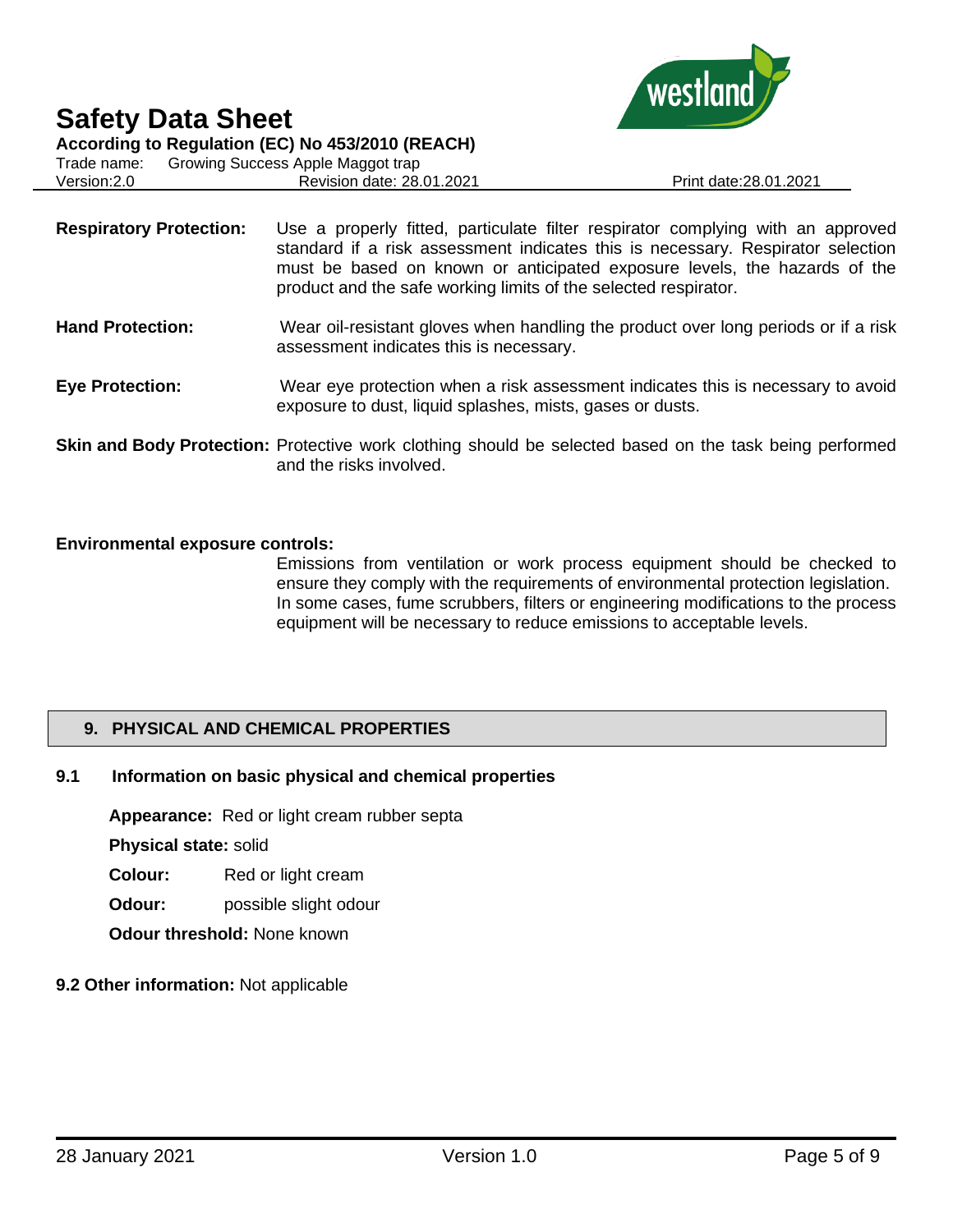

**According to Regulation (EC) No 453/2010 (REACH)**

Trade name: Growing Success Apple Maggot trap Version:2.0 Revision date: 28.01.2021 Print date:28.01.2021

## **10. STABILITY AND REACTIVITY**

- **10.1 Reactivity:** Stable under normal conditions of storage, handling and use
- **10.2 Chemical Stability:** Stable under normal conditions of storage, handling and use.
- **10.3 Possibility of Hazardous Reactions**: Carbon dioxide, carbon monoxide and smoke may be produced in the event of a fire.
- **10.4 Conditions to Avoid**: None known.
- **10.5 Incompatible Materials**: None known.
- **10.6 Hazardous Decomposition products**: Heating or fire can release toxic vapours.

#### **11. TOXICOLOGICAL INFORMATION**

**Toxicokinetics, metabolism and distribution**

**11.1 Information on toxicological effects**

## **Acute Toxicity:**

- **Acute Oral Toxicity:** No known significant effects or critical hazards.
- **Acute Dermal Toxicity:** No known significant effects or critical hazards.
- **Skin Corrosion/ Irritation:** No known significant effects or critical hazards.
- **Eye Damage/ Irritation:** No known significant effects or critical hazards.
- **Respiratory or Skin Sensitization:** Non sensitizing.

**CMR effects (carcinogenity, mutagenicity and toxicity for reproduction);** None

**Further Information:** Not information available.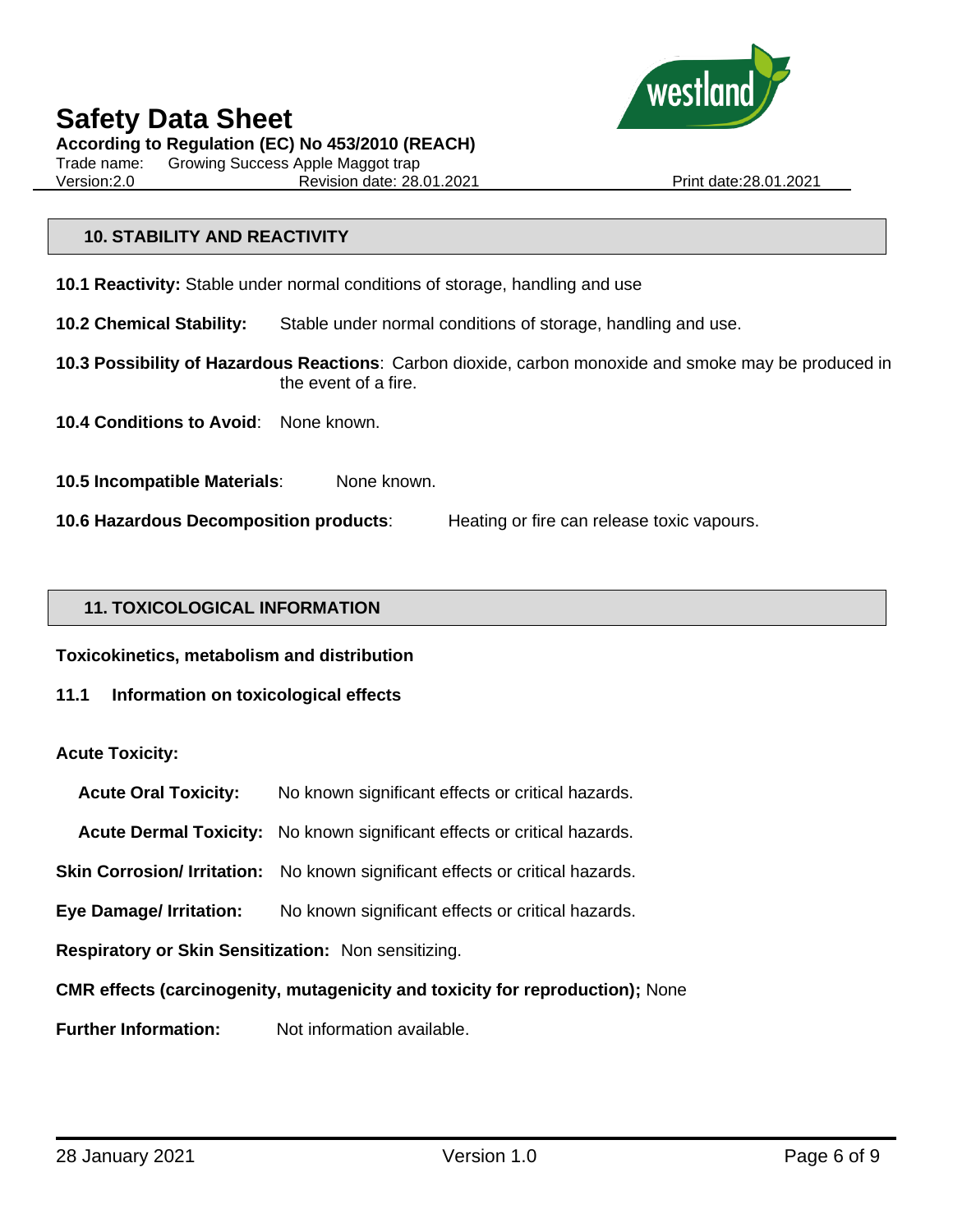

**According to Regulation (EC) No 453/2010 (REACH)**

Trade name: Growing Success Apple Maggot trap Version:2.0 Revision date: 28.01.2021 Print date:28.01.2021

## **12. ECOLOGICAL INFORMATION**

### **Toxicity**

- **Toxicity To Fish:** No information available
- **Toxicity To Aquatic Invertebrates:** No information available.
- **Toxicity To Aquatic Plants:** No information available.
- **Toxicity To Bacteria:** No information available.

## **12.2 Persistence and Degradability**

- **Biodegradability**: Readily biodegradable.
- 12.3 Bioaccumulative Potential: Not applicable.
- **12.4 Mobility in Soil:** Not available.

## **12.5 Results of PBT and vPvB assessment:** Not applicable.

## **12.6 Other adverse effects**: No information available.

## **13. DISPOSAL CONSIDERATIONS**

## **13.1 Waste treatment methods**

**Product:** The generation of waste should be avoided or minimized wherever possible. Disposal of this product, solutions and any by-products should at all times comply with the requirements of environmental protection and waste disposal legislation and any regional local authority requirements. Dispose of surplus and nonrecyclable products via a licensed waste disposal contractor. Waste should not be disposed of untreated to the sewer unless fully compliant with the requirements of all authorities with jurisdiction. This material must be disposed of in a safe way.

**Contaminated Packaging:** The generation of waste should be avoided or minimized wherever possible. Waste packaging should be recycled. Incineration or landfill should only be considered when recycling if not feasible

The container must be disposed of in a safe way.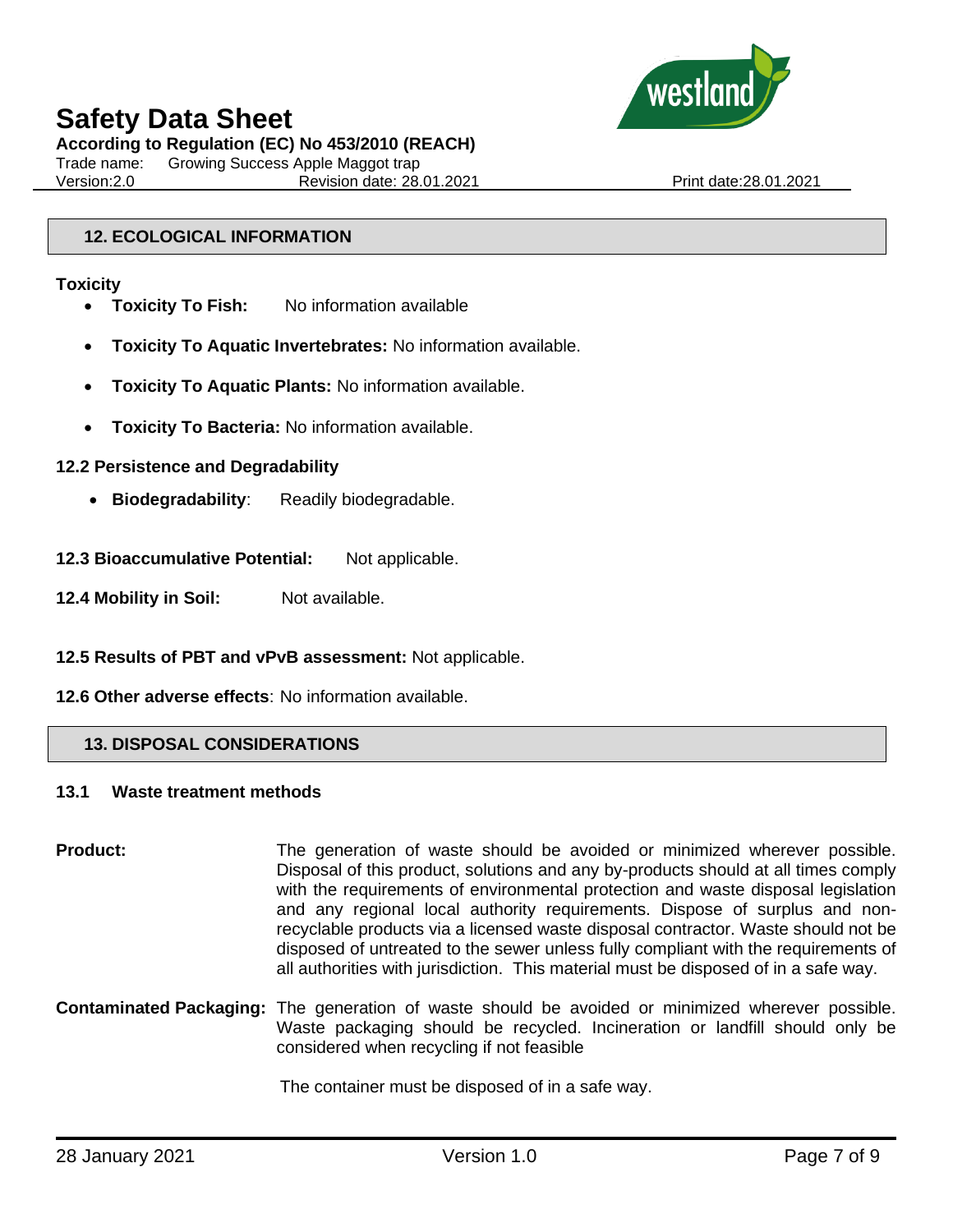

**According to Regulation (EC) No 453/2010 (REACH)**

Trade name: Growing Success Apple Maggot trap Version:2.0 Revision date: 28.01.2021 Print date:28.01.2021

## **14. TRANSPORT INFORMATION**

|                                           | <b>Land transport</b><br>(ADR/RID) | <b>Inland</b><br>waterway<br>transport<br>(ADN) | Sea<br>transport<br>(IMDG)       | Air transport<br>(ICAO-TI/<br><b>IATA-DGR)</b> |
|-------------------------------------------|------------------------------------|-------------------------------------------------|----------------------------------|------------------------------------------------|
| UN No.<br>14.1                            | Not dangerous<br>goods             | Not dangerous<br>goods                          | <b>Not</b><br>dangerous<br>goods | Not dangerous<br>goods                         |
| 14.2<br><b>UN Proper shipping name</b>    | Not dangerous<br>goods             | Not dangerous<br>goods                          | <b>Not</b><br>dangerous<br>goods | Not dangerous<br>goods                         |
| <b>Transport hazard class(es)</b><br>14.3 | Not dangerous<br>goods             | Not dangerous<br>goods                          | <b>Not</b><br>dangerous<br>goods | Not dangerous<br>goods                         |
| Hazard label(s)                           | Not dangerous<br>goods             | Not dangerous<br>goods                          | <b>Not</b><br>dangerous<br>goods | Not dangerous<br>goods                         |
| <b>Packing group</b><br>14.4              | Not dangerous<br>goods             | Not dangerous<br>goods                          | Not<br>dangerous<br>goods        | Not dangerous<br>goods                         |
| <b>Environmental hazards</b><br>14.5      | Not dangerous<br>goods             | Not dangerous<br>goods                          | Not<br>dangerous<br>goods        | Not dangerous<br>goods                         |

## **15. REGULATORY INFORMATION**

**Safety, health and environmental regulations/legislation specific for the substance of mixture:**

This product is not classified in accordance with Regulation 1272/2008.

## **16. OTHER INFORMATION**

**16.1 Indication of changes :** revised and updated